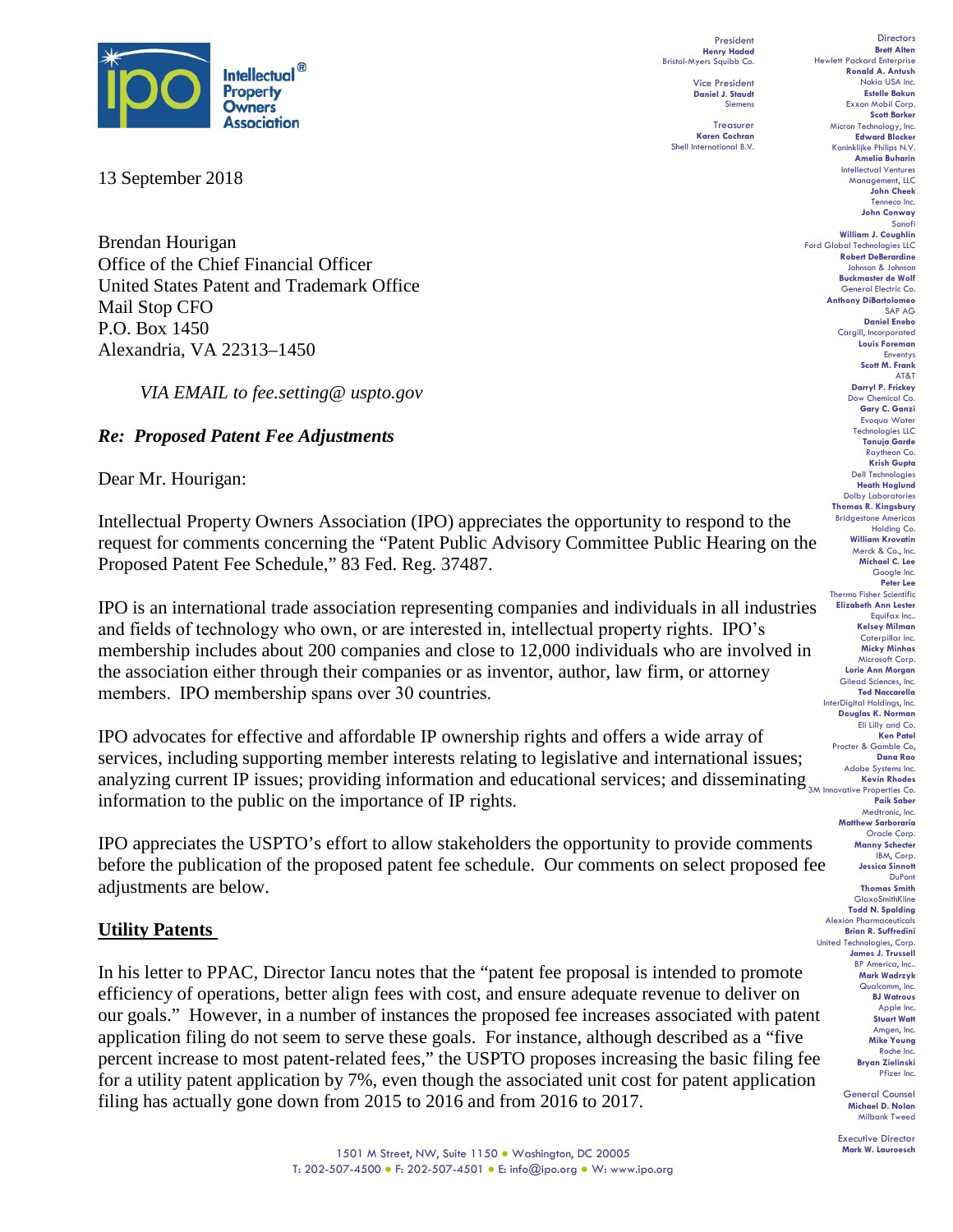At the same time, the USPTO proposes increasing the utility search fee by 6% and increasing the utility examination fee by only 5%, despite the unit costs for patent searching and examination both having gone up from 2015 to 2016 and from 2016 to 2017. If fees related to patent application filing must be increased, IPO respectfully suggests that increases be tied more closely to the fee categories in which unit costs have risen, ensuring that the new fee structure will, in fact, "better align fees with cost."

# **1. Impact of the Filing and Issue Fee Increases**

We are concerned that the USPTO has not provided adequate justification for these fee increases, which seem to exceed the rate of inflation.

The 6% increase in filing fees and the 20% increase in issue fees, for a collective increase of 11%, will come rapidly and in one fell swoop for patent applicants. Fee increases of this magnitude to core patent application filing and issue fees are likely to change patent applicant behavior, which could result in revenue lower than anticipated. For example, patent applicants might reduce their maintenance fees by allowing lower priority patents to lapse in order to maintain patent application filing rates. Due to the USPTO's heavy reliance on maintenance fee payments to cover costs of patent examination and administration, sizeable increases in filing, searching, examination, and issue fees might end up exacerbating, rather than mitigating, any budget difficulties.

These increases will disproportionately affect small/micro entity applicants and pro se inventors, who might be unable to rapidly absorb the new fees and maintain current patent application filing rates.

Additionally, the 11% increase to filing and issue fees addressed on slide 17 of the PPAC Executive Summary ignores the impact of the new non-DOCX filing surcharge. When considering this new fee, patent applicants currently relying on non-DOCX patent application filings would see a 29% increase in total filing fees, and a 25% increase collectively for filing and issue fees, to continue current practices.

# **2. Non-DOCX Filing Surcharge**

Applying a \$400 surcharge for non-DOCX filing is punitive. This surcharge is roughly a 23% increase in the cost of filing a patent application. Coupled with the proposed increases in the basic filing fee, the search fee, and the examination fee, the USPTO is effectively proposing an increase of over 29% for applicants who file new applications in the same manner as they do today.

If processing costs will be lowered by DOCX filing, IPO recommends that the USPTO balance its fee increase proposals with these efficiencies. For example, rather than applying a surcharge to those who do not file applications in DOCX format, IPO suggests that the USPTO provide a rebate to those who do. Alternatively, IPO suggests reducing the increases in patent application filing costs to reflect the cost savings recouped from those applicants who engage in DOCX filing.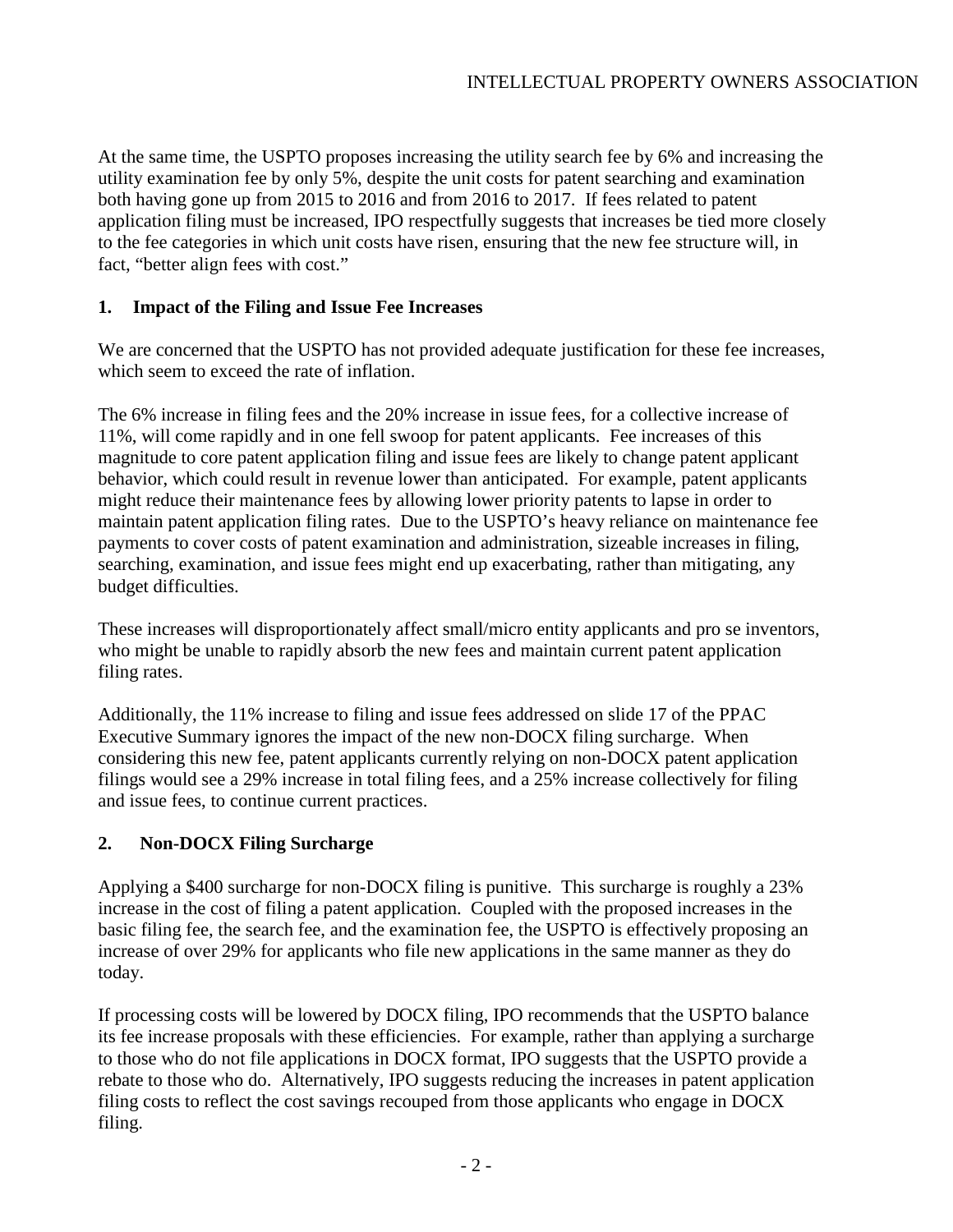# **a. DOCX Concerns and Ancillary Costs**

The USPTO should reconsider the significant scope of the proposed shift and provide additional guidance for preparing DOCX data to eliminate the risk of submitting priority documents in a non-fixed file format. At a minimum, the USPTO should not penalize patent applicants' noncompliance with the DOCX filing preference by applying a surcharge, but instead only offer discounts for DOCX filing until the DOCX procedure is demonstrably without risk.

The USPTO's preference for DOCX and the associated additional costs for patent applicants that fail to adopt compliant DOCX word processors lack justification unless the USPTO is able to shift a significant portion of its document-processing workload to DOCX. We are not able to substantiate, or evaluate the magnitude of, the purported workload savings with the limited information the USPTO has provided to date.

IPO is concerned about incentivizing a large-scale migration to DOCX filing in the absence of comprehensive testing to ensure a lack of risk from filing DOCX documents. In particular, we are concerned about the potential for unwanted metadata to be retained in DOCX documents transmitted to the USPTO. Although the USPTO's "Filing Text Document via EFS-Web Quick Start Guide" claims that "unnecessary document properties" are detected and removed upon upload, testing by some IPO members suggests that certain metadata is retained in editable documents filed with the USPTO as well as in documents downloaded from PAIR in DOCX form. We would be happy to discuss our findings in more detail. To reassure patent applicants that such metadata retention will not harm applicant interests, IPO suggests the USPTO release data demonstrating the extent of document properties transmitted upon filing and formulate a plan to mitigate availability of DOCX metadata to the public via PAIR.

IPO is also concerned about the potential for introducing inconsistencies between DOCX content rendered by an applicant's word processor and the content that ultimately makes its way into the electronic file wrapper of a patent application. This concern is the reason the USPTO requires fonts to be embedded in PDF documents that are currently filed electronically via EFS. Similarly, no provision has been set forth to correct or avoid errors introduced during the DOCX upload process, such as inadvertent changes to complex areas of the application, including mathematical formulae, chemical structures, and diagrams.

Additionally, it is unclear whether the new surcharge applies only to new priority patent application filings or also to continuing patent application filings. Applying the new non-DOCX filing surcharge fee to continuing patent application filings seems further punitive to patent applicants because the source files for these patent applications might not be available in DOCX format or at all. Converting documents in other formats to DOCX might introduce errors to text or graphics that will be costly for patent applicants to correct to avoid the surcharge. Due to USPTO technical limitations in its legacy systems, only certain documents can be filed in editable format currently—the specification, claims, and abstract. IPO is concerned that, although further options for DOCX filing might be introduced as the Patent Center initiative advances, these technologies have not been fully tested and a penalty enforcing their use is premature.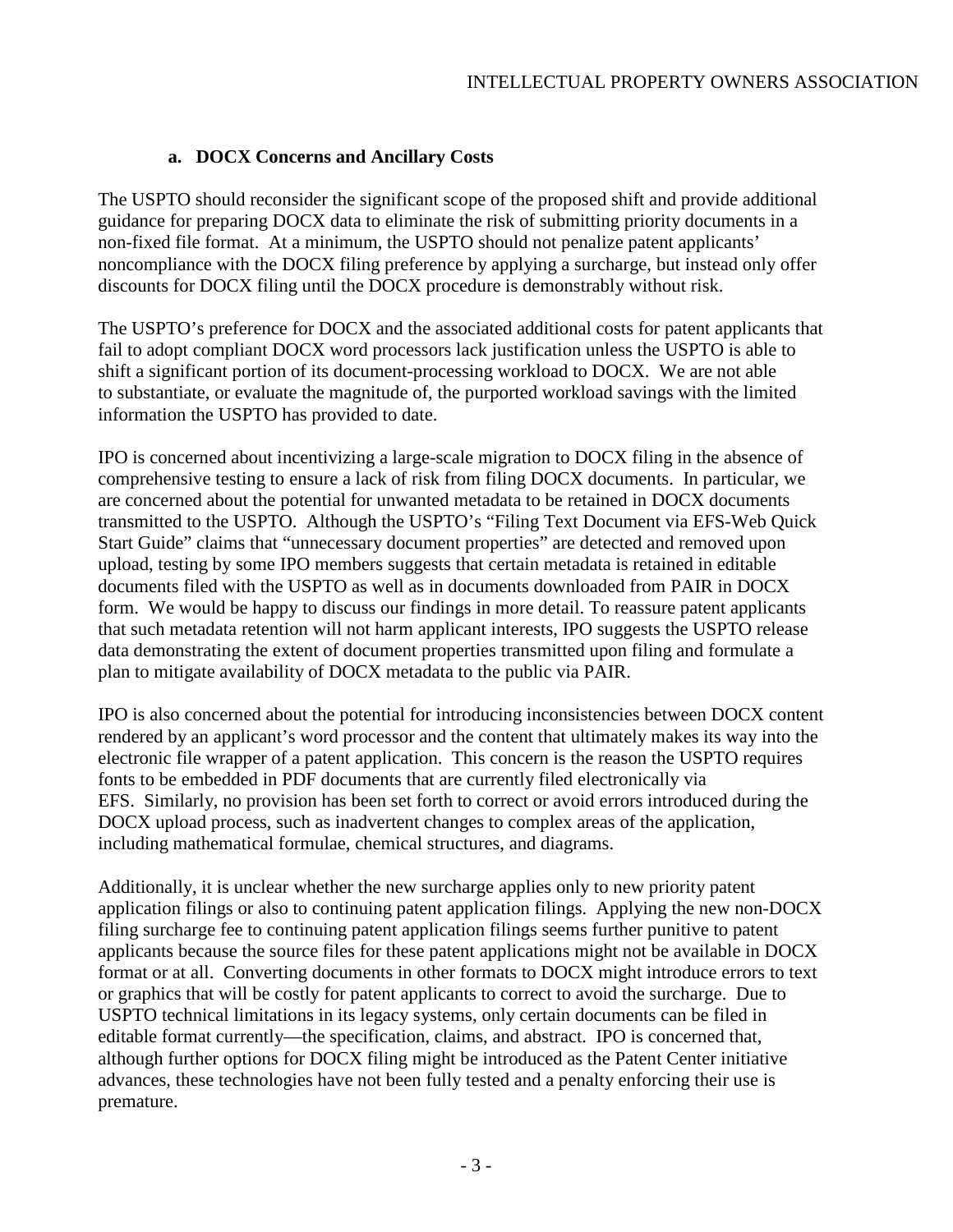Finally, the USPTO should thoroughly consider and describe how it will use and make available DOCX documents. Some possible examples: Will examiners be required to respond in kind with editable work product that can be downloaded from PAIR on a consistent basis in DOCX applications? Will the USPTO convert existing PDF documents into DOCX format? Will the USPTO require or request that copies of documents provided by other offices (e.g., WIPO or IP5) be in the DOCX format or will the USPTO convert them?

# **b. PCT National Stage Entry Applications Avoid Non-DOCX Filing Surcharge**

The USPTO proposes PCT national stage fees (e.g., the Basic National Stage Fee, the National Stage Search Fee, and the National Stage Examination Fee) that are nearly identical to the increases to the above-mentioned utility patent application filing fees, but does not introduce the new non-DOCX filing surcharge fee for those PCT national stage filings. Although IPO understands that a non-DOCX surcharge cannot be applied because copies of the PCT publication automatically route into the U.S. national stage application in PDF form, this further highlights the unwarranted nature of the surcharge. If a relatively moderate increase in price for PCT national stage entry applications is believed to be fiscally sustainable within the proposed fee structure, then the same should be true of regular nonprovisional application filings, and the imposition of a new non-DOCX filing surcharge fee in one and not the other seems inconsistent.

# **3. Information Disclosure Statement Fees**

IPO has several concerns about this fee increase. The USPTO has not cited any specific reason for raising the fee nor assigned a unit cost to this item. This is particularly concerning given that this 8% increase in the fee follows a 33% increase in the IDS fee that was imposed in 2018. Our first concern is whether yet another IDS fee increase would keep the fee low enough to encourage timely filings.

IPO also has concerns about increasing the burden of complying with the duty of disclosure when the USPTO's requirements are already burdensome. The fee is required for any IDS submitted after issue of a first Office Action on the merits, unless the applicant can make a statement under 37 C.F.R. § 1.97(e). Although the IDS fee might incentivize prompt disclosure of references cited in foreign patent office communications in counterpart applications, it imposes a cost burden for disclosing any other items when potential materiality is discovered after the three-month period set forth in 37 C.F.R.  $\S 1.97(e)(2)$ . Moreover, the IDS fee is required for any IDS submitted after a final Office Action, even if a statement under 37 C.F.R. § 1.97(e) can be made. Thus, for example, the fee is unavoidable and incurred through no fault of the applicant when a counterpart foreign application search report is issued after a final Office Action. This fee might actually disincentivize prompt disclosure of references, particularly for applications not believed to be close to allowance, as the applicant might decide to wait to file an IDS until an RCE is filed and avoid the fee.

# **4. Extension of Time Fees**

The USPTO has not cited any reason for raising the fees, let alone for raising the first month EOT fee by 10%, other than general cost recovery, yet the USPTO has not assigned any unit cost to EOTs.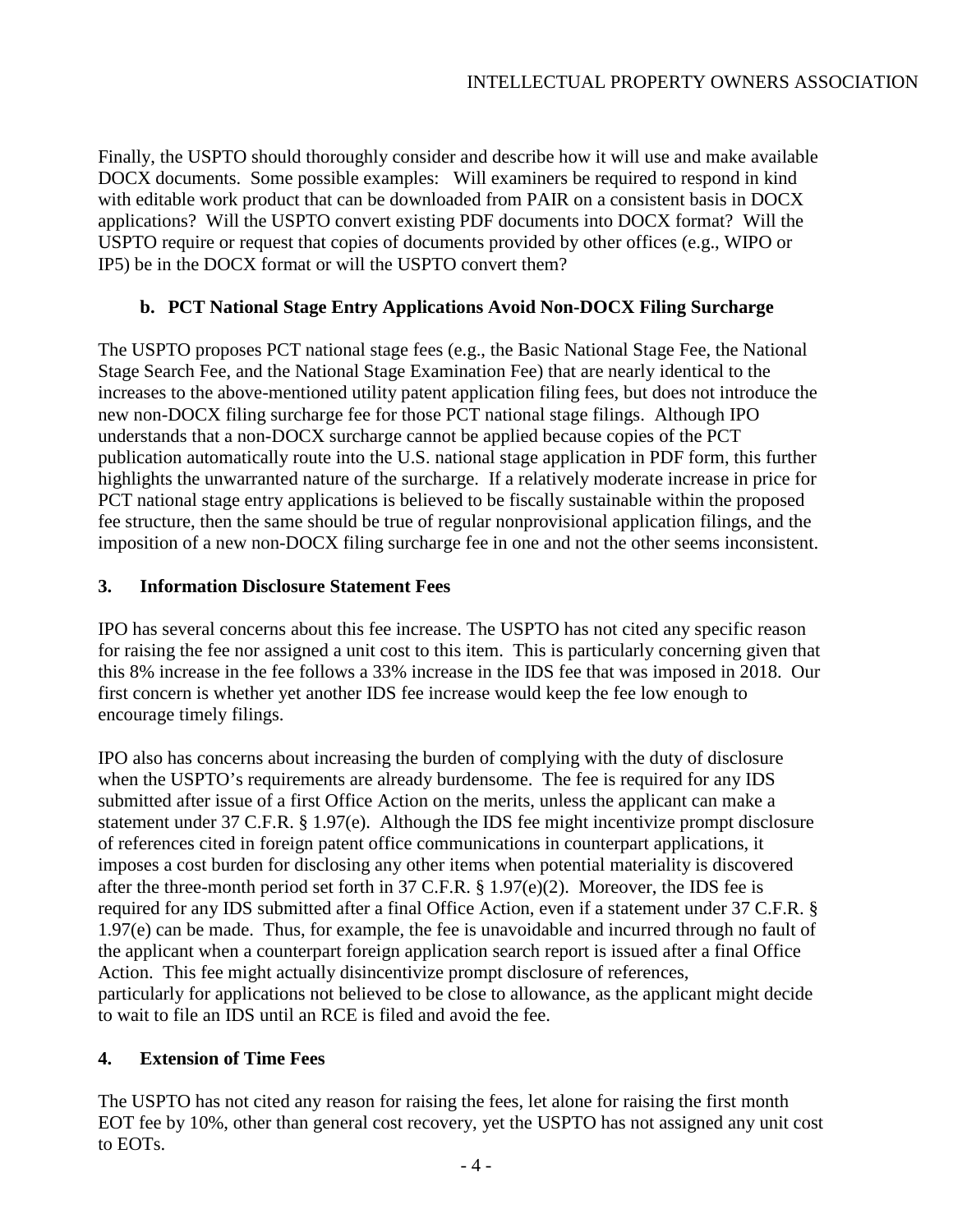Although the USPTO views EOT fees as "optional," that is not the case for EOTs required to maintain pendency after a response to a final Office Action has been filed. Even if an applicant files a response at the two-month after-final date, if the examiner does not issue an Advisory Action before the three-month date, at least a one-month EOT is required to file an RCE or Notice of Appeal if the response does not result in allowance. When an applicant timely files a response at the three-month after-final date, even further EOTs are required to file an RCE or Notice of Appeal if the response does not result in allowance. These fees are not "optional"; they are required to maintain pendency during the after-final period.

The proposed third month EOT fee is 80% of the filing, search, and examination fees combined, and the proposed fourth and fifth month EOT fees are greater than the filing, search, and examination fees combined. These fees are not always avoidable. In addition to the post-final Office Action period discussed above, an applicant might need additional time to prepare documents necessary to respond to formalities requirements (e.g., a Notice to File Missing Parts or Notice to Comply with Sequence Listing Requirements) or to prepare a complete response to an Office Action.

We encourage the USPTO to consider the impact these substantial fees will have on an applicant's total patent budget and the risk that setting them too high might result in more applications being abandoned due to cost concerns.

### **5. Request for Continued Examination Fees**

The USPTO proposes to increase the first and second RCE fees by 5%. IPO has concerns that the relative costs of filing an RCE versus a new (continuation) application might incentivize applicants to opt for filing a continuation application instead of an RCE.

The proposed first RCE fee is 75% of the combined filing, search, and examination fees, and the proposed second RCE fee is greater than the combined filing, search, and examination fees. This might incentivize applicants to file continuation applications instead of RCEs, which could disrupt the examination flow and result in an inefficient examination. Based on the unit costs assigned by the USPTO to the filing, search, and examination fees, it is likely costlier for the USPTO to process a new application than a first or second RCE, even if the newly filed application is a continuation application. The unit costs assigned by the USPTO to process a new application are more than two times greater than the unit cost assigned to processing RCEs.

We agree that steps should be taken to reduce the number of RCE filings and improve the RCE system, but the USPTO could reduce RCE filings by reviewing and improving after-final and AFCP 2.0 examiner practices to obviate the need for the filing and processing of an RCE. We suggest that the USPTO explore this and other avenues before imposing higher RCE fees. IPO urges the USPTO to set RCE fees at a level that promotes an efficient examination process while accurately reflecting the USPTO's relative costs of continuing examination versus processing and examining a newly-filed application.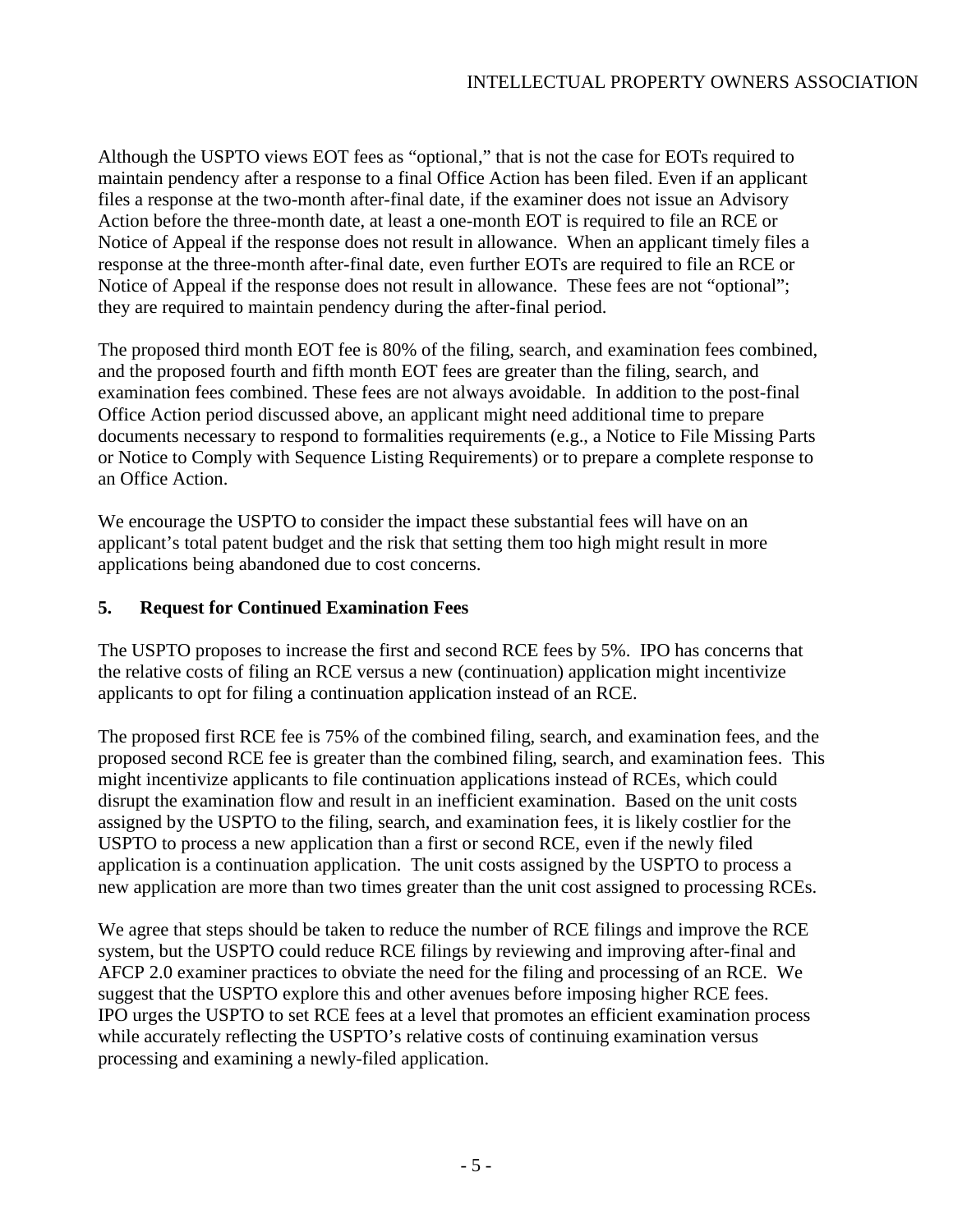### **6. Issue Fees**

The proposed 20% increase to issue fees is one of the largest proposed increases, but the USPTO has not provided sound justification for it. Data provided by the USPTO indicate that this proposed 20% increase to issue fees will not allow the USPTO to recover fees earlier in the life of a patent. Specifically, the USPTO's projections for 2021 show the collections from Patent Post Allowance fees remaining at 10% of aggregate collections, and a decrease in the percentage of total fees that are collected through patent issuance. IPO requests that the USPTO reconsider the need for this substantial increase or clearly explain its justification.

# **7. Patent Maintenance Fee Increases**

# **a. 3.5-Year Maintenance Fee**

According to the PPAC Detailed Appendix provided by the USPTO, the 25% increase in the 3.5 year maintenance fee will allow the USPTO "to recover initial search and examination costs earlier in the patent lifecycle," which will be particularly important "as technology lifecycles grow shorter." Technology life cycles are not growing shorter for some industries, however. Funding for start-ups is tight, and front-loading these fees will disproportionately impact start-ups vs. larger companies.

The 25% increase in the 3.5-year maintenance fee is much higher than the proposed 4% increases in 7.5- and 11.5-year maintenance fees, especially in light of the 20% increase in issue fees for utility and reissue patents. IPO suggests that the USPTO bring the percentage change of the 3.5-year maintenance down to a level between the issue fee and the later year maintenance fees to allow recovery of the search and examination costs earlier but not impose such as drastic change in the burden on patentees. For example, a 10% increase in the 3.5-year maintenance fee might be more reasonable. To accommodate this, the USPTO should consider raising the later maintenance fees slightly higher.

Finally, we suspect that the current proposal might not produce the desired result. For example, the steep increase in the 3.5-year maintenance fee combined with the steep increase in issue fees is likely to result in patentees (many with fixed or declining year-over-year budgets) being more selective and ultimately paying fewer issue and 3.5-year maintenance fees. This, in turn, would reduce the overall number of 7.5- and 11.5-year maintenance fees those patentees would be required to pay, which would ultimately reduce the USPTO's revenue. At a minimum, perhaps such a significant increase should be phased in over several years to avoid a sharp impact on patentee behavior.

### **b. Maintenance Fee Surcharge – Late Payment Within Six Months**

The two reasons for increasing the maintenance fee surcharge are: "[1] increasing this fee encourages timely maintenance fee payments and [2] brings the fee more in line with similar fees in other IP offices." PPAC Detailed Appendix at 62. With regard to "encouraging timely payment" the USPTO presumably is referring to public notice and reliance concerns about freedom to operate resulting from lapse of the patent. *See* Letter from the Director to PPAC at 2. However, most entities familiar with patents understand that there is a six-month grace period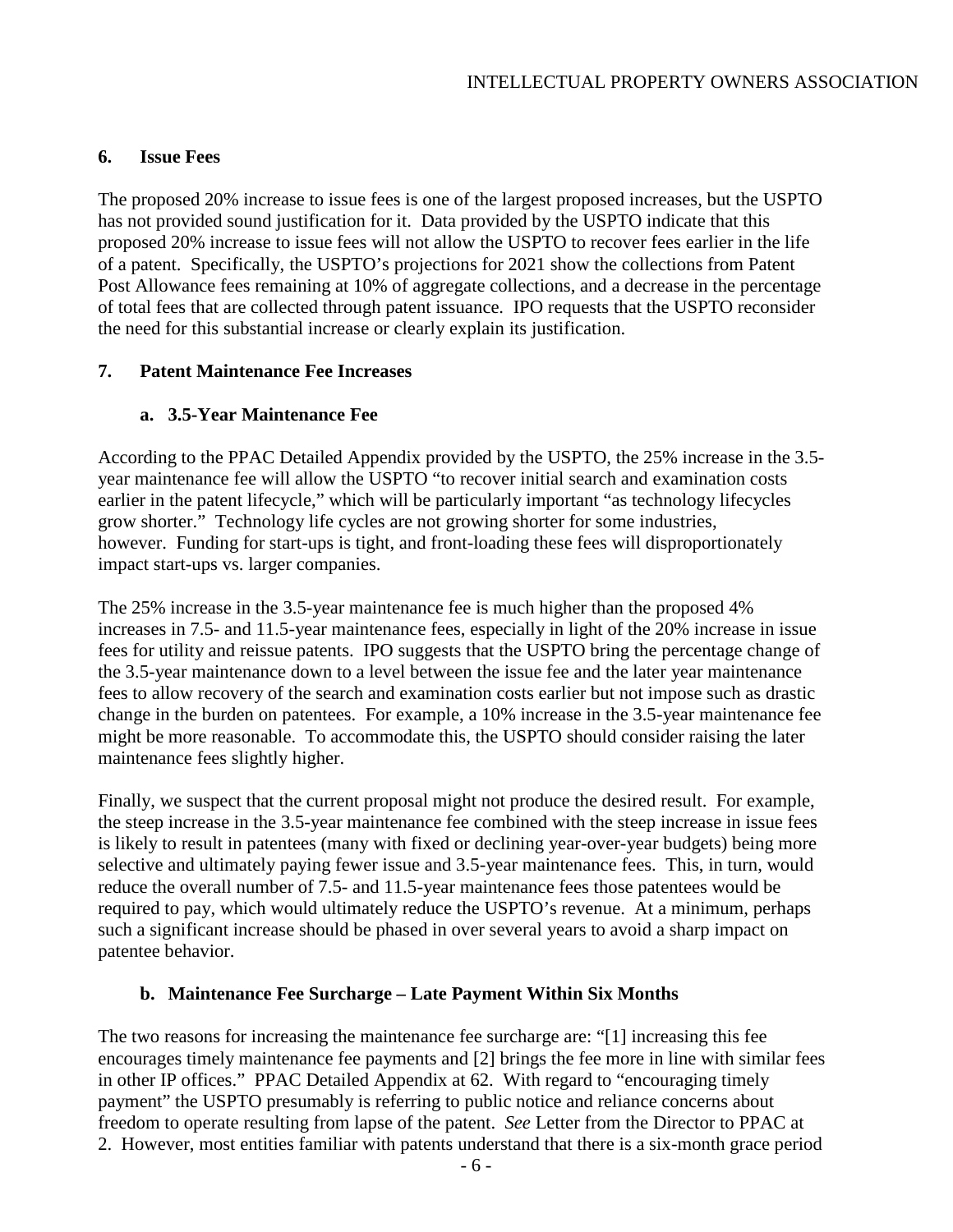after the due date of the maintenance fee. Consequently, there is no public notice or policy concern regarding uncertainty as to whether the invention is in or out of the public domain because of the grace period.

Patentees often need to take the grace period for a variety of business reasons. For example, patentees often require additional time to assess the commercial marketplace for the invention (especially patentees with larger portfolios). Moreover, patentees often require additional time due to unexpected business events—such as a management, counsel, or vendor changes, M&A activity, or financial events—rather than bad behavior that should be deterred by imposing a hefty increase in the maintenance fee surcharge.

Finally, because the USPTO's patent fee setting rulemaking is non-substantive, there is no genuine benefit to fee harmonization with other jurisdictions, especially given that other jurisdictions have differing fee frameworks and service performance.

# **8. Annual Active Patent Practitioner Fee**

More information is needed to justify this fee and how the revenues would be used. According to the USPTO website, there are currently 46,500 active patent practitioners. Thus, this proposed fee has the potential of generating well over \$10 million in additional USPTO income per year. The USPTO's main justification is recovering from practitioners the costs associated with OED services and maintaining the practitioner roster, but the USPTO has not provided data concerning the cost of these services. A fee that funds OED must be commensurate with the services provided and limited to the USPTO. Without a detailed cost accounting, this fee seems excessive to fund the current services provided by the OED, especially when considered as an increase to existing fees collected pursuant to  $37$  C.F.R. §  $1.21(a)(1)-(10)$ .

The CLE discount also lacks a detailed justification. It is unclear how the proposed \$100 discount would urge practitioners to spend the time and money to attend hours of CLE each year. Many currently available patent CLE activities have registration fees alone that are more than the \$100 discount. With such a limited incentive, the use of the CLE discount by practitioners might be so small as to not justify the USPTO's expense and burden in tracking and policing a CLE policy. Moreover, OED plans to notify the public of practitioners who fail to provide the CLE certification essentially makes it mandatory.

Finally, IPO doubts whether the fee addresses a true need of the USPTO and the patent community and whether it is the best use of USPTO resources. It is unclear whether a potentially more accurate roster of patent practitioners, adding a CLE requirement, and funding OED activities will meaningfully benefit the U.S. patent system. Moreover, many practitioners have limited budgets for these types of activities. All registered patent attorneys already belong to state bars and pay dues to maintain their licenses to practice. This new fee could cause some to be unable to participate in other groups or activities given limited budgets and would impose yet another new government administrative burden on the patent community.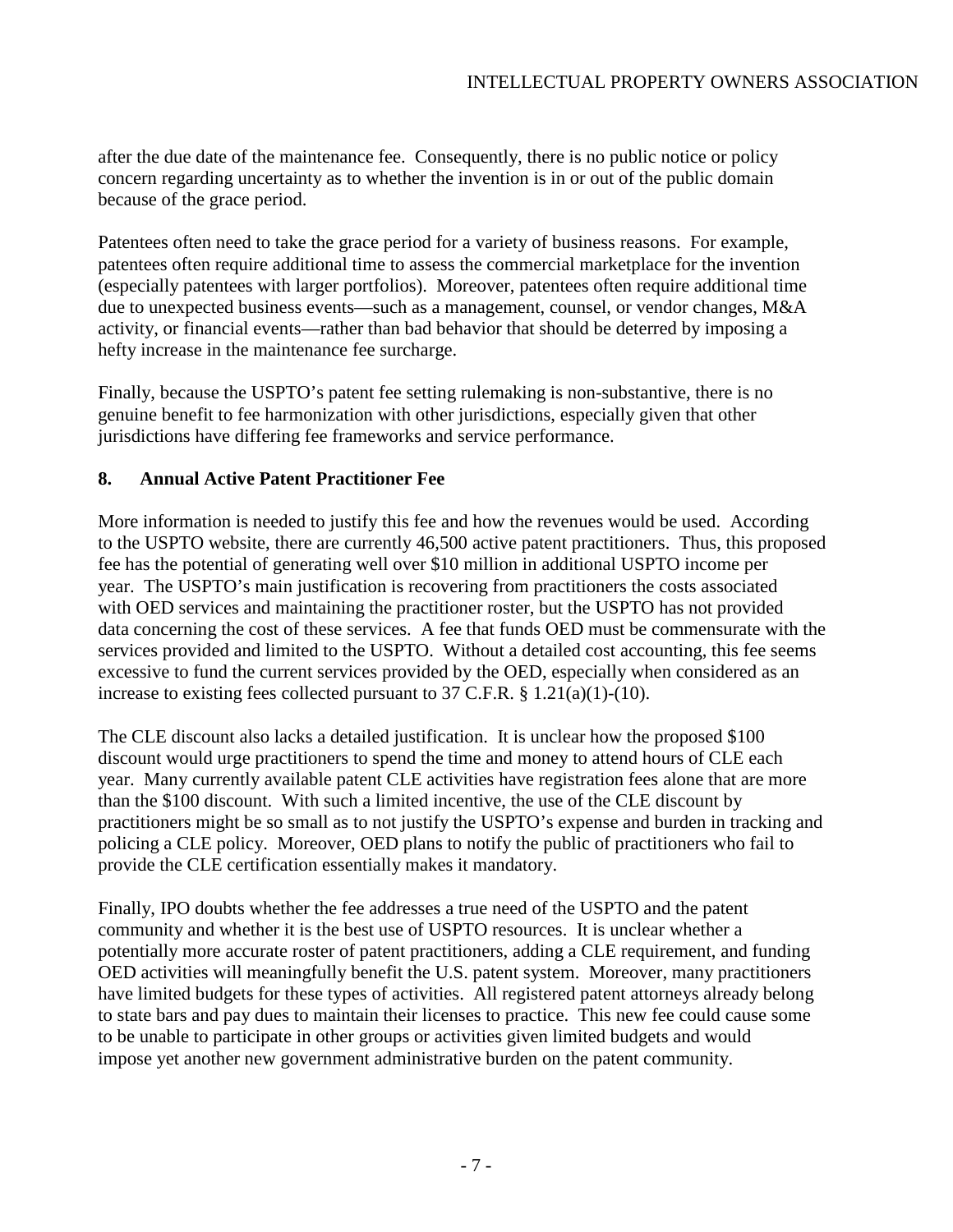### **Design Patents**

Any fee increase for a Request for Expedited Examination of a Design Application should be more modest. The proposed fee increase, from \$900 to \$2,000, represents a 122% increase. There is no corresponding increase in USPTO costs. Under the proposed fee increase, the USPTO would enjoy a \$1,893 surplus on each Request. In light of these facts, and as otherwise explained below, the fee increase, if any, should be of a more modest amount, such as to reflect inflation.

Any fee increase should be consistent with the USPTO's stated Fee Structure Philosophy. In his letter to PPAC, Director Iancu stated that the "patent fee proposal is intended to promote efficiency of operations, better align fees with cost, and ensure adequate revenue to deliver on our goals." With a Request for Expedited Examination, the applicant is required to submit a prior art search, saving the USPTO time and resources because the Office does not have to conduct the search. Discouraging the filing of these Requests by increasing the fee would not promote efficiency of operations, but would actually increase the USPTO's workload.

Nor would this fee increase better align fees with cost. The historical cost of expedited examination for designs in FY2017 is \$107 (a cost which has declined each year from FY2013 to FY2017), meaning that the USPTO currently makes a \$793 surplus on each Request for Expedited Examination. As stated above, the new proposed fee increases the USPTO's surplus to \$1893, which does not align the fee with costs.

No increase appears to be needed to ensure adequate revenue for the USPTO to deliver on its goals. As stated above, the Office appears to already enjoy a substantial surplus on Requests for Expedited Designs and such Requests actually reduce the USPTO's workload. It does not appear that the USPTO requires a 122% increase in this fee to appropriately manage staffing.

In the PPAC Detailed Appendix at slide 63, the USPTO says that this increase "will bring the fee more in line with the request for prioritized examination of a utility patent examination." Setting aside whether these fee structures should be aligned, currently the two sets of fees are almost exactly the same and no substantial increase is needed. For \$4,000, Track One examination accelerates the examination of up to four independent claims and no more than 30 claims total. Currently, accelerating the examination of four design claims costs \$3600, because each design application is only allowed to have a single claim. Under the proposed increase, design applicants would pay \$8000 to have four design claims expedited (as opposed to \$4200 for Track One under the proposed increase). This substantial increase would penalize applicants seeking design rights.

Fee increases are particularly harmful to individual inventors and small entities. Although small entities benefit from a 50% discount, the increase in the expedited examination fee is quite significant. Keeping in mind that small entities must still procure a prior art search (at the cost of \$750 to \$1500 or more), the cost of expedited examination of a single design claim might exceed \$2000. This dramatic increase will make it more difficult for small entities to stop theft of their designs by counterfeiters.